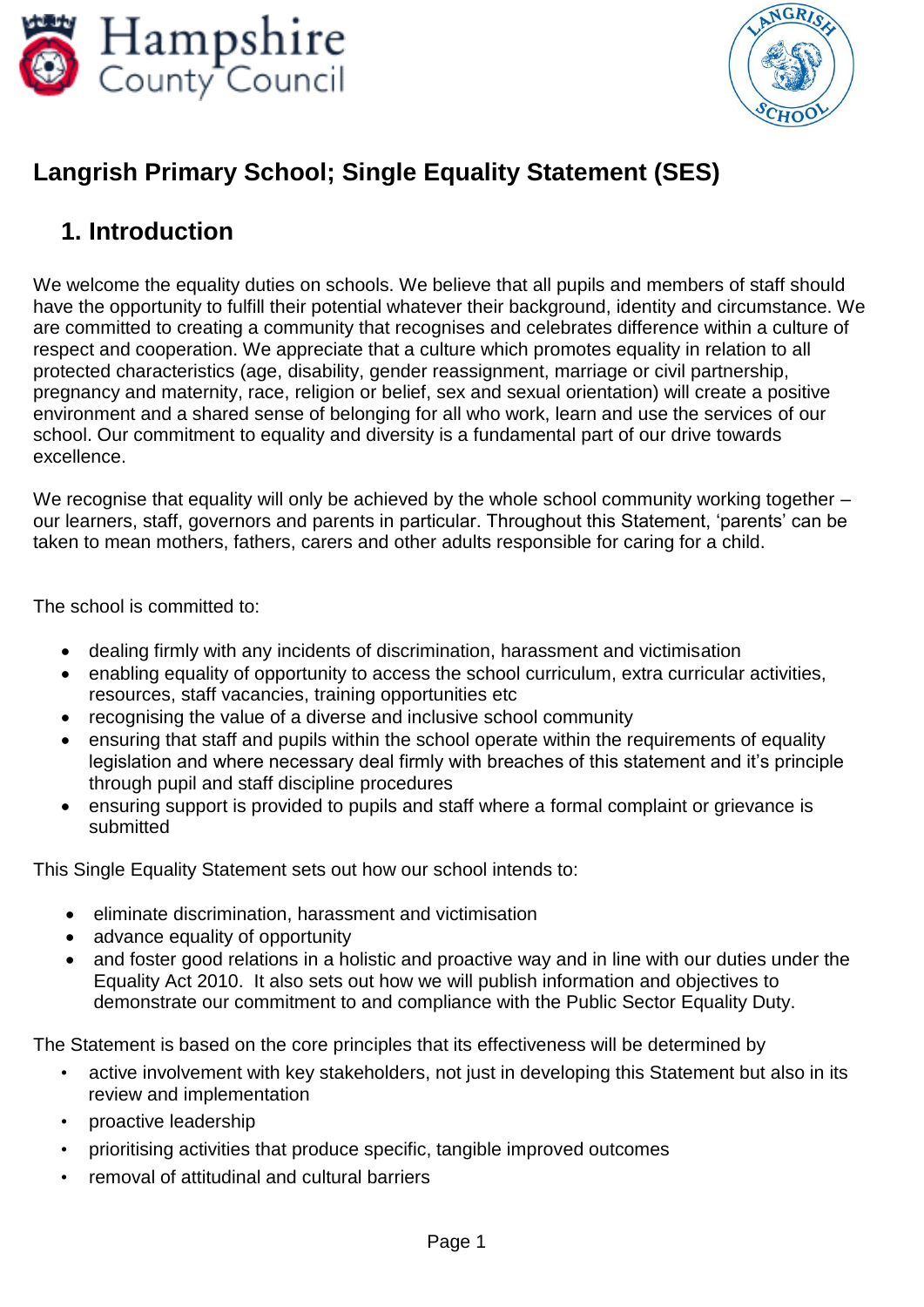# **2. Information gathering**

We will collect a broad range of qualitative and quantitative information to monitor our policies and practice and to demonstrate our progress in equality, inclusion and community cohesion. Our single equality approach helps us to more effectively monitor our progress and performance, as our pupils and staff may face more than one barrier to achieving their full potential. We will consider the information we have collected about our school, where possible, in the context of national and county information. Some comparator detail is available from*:*

- *the Hampshire Facts and Figures website <http://www3.hants.gov.uk/planning/factsandfigures.htm>*
- *RAISE online – provides an opportunity to compare against national data*
- *Department for Education – national School Workforce Census data: [http://www.education.gov.uk/schools/adminandfinance/schooladmin/ims/datacollections/swf/ne](http://www.education.gov.uk/schools/adminandfinance/schooladmin/ims/datacollections/swf/news/a0076945/school-workforce-census-data-published) [ws/a0076945/school-workforce-census-data-published](http://www.education.gov.uk/schools/adminandfinance/schooladmin/ims/datacollections/swf/news/a0076945/school-workforce-census-data-published)*

The most recent information collected by the school will be available on the school website and updated annually thereafter. The school will do its best to respond positively to requests for copies in paper form or alternative formats.

### **3. Using equality information**

We use the information collected to

- evaluate how well we comply with all our duties under the Equality Act
- assess the potential and actual impact of policies and procedures
- decide where positive action may be appropriate
- identify priorities, set equality objectives and update our accessibility plan
- monitor progress towards meeting these objectives and implementing our accessibility plan
- inform future action.

#### **4. Involvement of staff, pupils, and parents Ongoing involvement**

We have strategies in place to promote the participation of pupils, parents, staff and others in decisionmaking and in making a positive contribution to school life. We will embed equality and inclusion into these strategies so that learners, parents and others from diverse backgrounds are appropriately involved in shaping provision and improving practice. We will consult pupils, parents, staff and others where there is an individual need or requirement to do so eg. reasonable adjustments and seek expert advice where it is difficult for us to respond positively.

We will ensure that outcomes from all involvement activities inform the action taken by the school's senior leadership team.

## **5. Monitoring and evaluating the Single Equality Statement**

We will regularly monitor and evaluate the implementation of our Single Equality Statement and our objective(s), using the information which we publish annually. This information also allows our local community to see how the school is advancing equality of opportunity.

We want this Statement to be a 'whole organisational' document that drives forward equality and achieves improved outcomes. We will therefore ensure that the objectives we set and the proposed action to achieve them are incorporated in our School Improvement Plan. As such, our progress will have regular oversight by the senior leadership team and the governing body.

We will formally review, evaluate and revise this Single Equality Statement and our objective(s) every four years. This process will again involve staff, learners, parents and others who reflect the full diversity of the school community.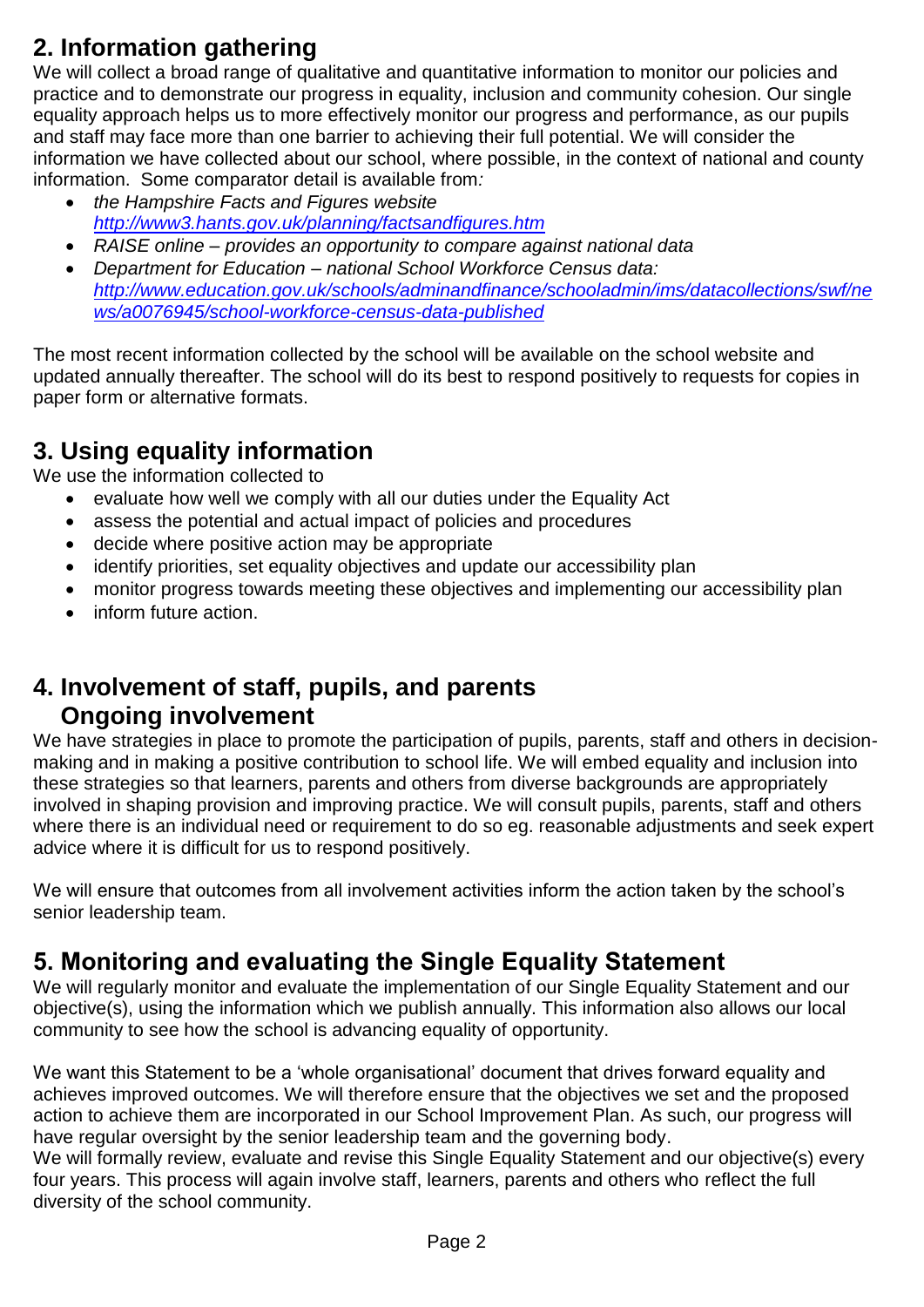## **6. Roles and responsibilities**

The governing body will

- monitor the implementation of the Statement and the objective(s) to check progress and assess impact on staff, learners, parents and others
- ensure that all governors are aware of their legal responsibilities under equality legislation
- approve the equality information to be published annually and the objectives to be published every four years
- check that implementation of the Statement and objectives achieves improved outcomes for people who share a protected characteristic and fosters good relations between them and those who do not share that characteristic

The head teacher will

- provide proactive leadership to create a community that recognises and celebrates difference within a culture of respect and cooperation
- ensure staff, pupils, parents and any other interested stakeholders are aware of this Statement and their roles and responsibilities in implementing it
- monitor to ensure effective implementation of the Statement and objective(s)
- provide regular reports for governors on progress and performance
- allocate appropriate responsibilities, and provide suitable training and development for staff to implement this Statement

The senior leadership team will

- drive forward implementation of the Statement and action to achieve the objective(s)
- support staff to carry out their role in implementing this Statement
- provide effective leadership on equality issues
- respond in a timely and appropriate manner when dealing with any incidents of discrimination, harassment or victimization

All staff will

- recognise that they have a role and responsibility in their day-to-day work to
	- eliminate discrimination, advance equality and foster good relations
	- challenge inappropriate language and behaviour
	- tackle bias and stereotyping
	- respond appropriately to incidents of discrimination and harassment and report these
	- respond appropriately to the needs of pupils, parents, staff and others with protected characteristics

and encourage pupils to do the same.

• highlight to the senior leadership team any staff training or development that they require to carry out the above role and responsibilities.

For further information, or to request this Statement in an alternative format, please contact the school office.

**Date statement approved by FGB: March 2021 Date for statement review: March 2025**